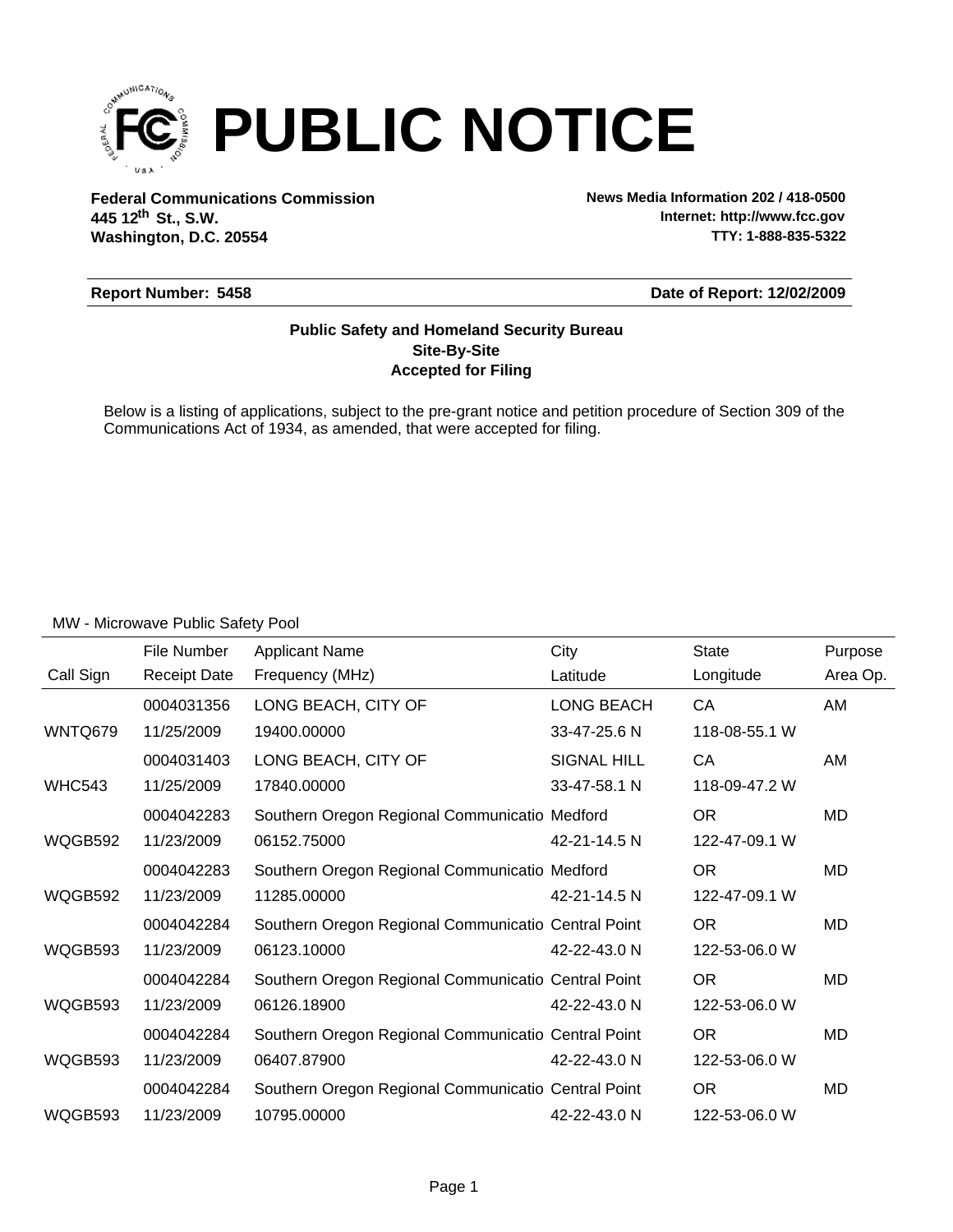|                | File Number         | <b>Applicant Name</b>                             | City            | State         | Purpose  |
|----------------|---------------------|---------------------------------------------------|-----------------|---------------|----------|
| Call Sign      | <b>Receipt Date</b> | Frequency (MHz)                                   | Latitude        | Longitude     | Area Op. |
|                | 0004042285          | Southern Oregon Regional Communicatio Rogue River |                 | <b>OR</b>     | MD       |
| WQFY932        | 11/23/2009          | 06375.14000                                       | 42-32-28.3 N    | 123-14-50.2 W |          |
|                | 0004042285          | Southern Oregon Regional Communicatio Rogue River |                 | <b>OR</b>     | MD       |
| <b>WQFY932</b> | 11/23/2009          | 06404.79000                                       | 42-32-28.3 N    | 123-14-50.2 W |          |
|                | 0004042285          | Southern Oregon Regional Communicatio Rogue River |                 | <b>OR</b>     | MD       |
| <b>WQFY932</b> | 11/23/2009          | 10875.00000                                       | 42-32-28.3 N    | 123-14-50.2 W |          |
|                | 0004043167          | <b>CUMBERLAND COUNTY, MAINE</b>                   | CASCO           | ME            | MD       |
| WQJZ742        | 11/24/2009          | 05945.20000                                       | 43-58-03.6 N    | 070-31-36.6 W |          |
|                | 0004043167          | <b>CUMBERLAND COUNTY, MAINE</b>                   | CASCO           | ME            | MD       |
| WQJZ742        | 11/24/2009          | 06093.45000                                       | 43-58-03.6 N    | 070-31-36.6 W |          |
|                | 0004043249          | STATE OF NEVADA, DEPARTMENT OF CARSON CITY        |                 | <b>NV</b>     | MD       |
| KCS98          | 11/24/2009          | 10755.00000                                       | 39-15-42.6 N    | 119-42-18.6 W |          |
|                | 0004043266          | <b>CUMBERLAND COUNTY, MAINE</b>                   | <b>HARRISON</b> | ME            | MD       |
| WQJZ744        | 11/24/2009          | 06197.24000                                       | 44-05-49.1 N    | 070-39-19.2 W |          |
|                | 0004043270          | <b>CUMBERLAND COUNTY, MAINE</b>                   | <b>WINDHAM</b>  | ME            | MD       |
| WQJZ743        | 11/24/2009          | 06805.00000                                       | 43-43-51.0 N    | 070-25-09.0 W |          |
|                | 0004043275          | <b>CUMBERLAND COUNTY, MAINE</b>                   | <b>GRAY</b>     | ME            | MD       |
| WQKA345        | 11/24/2009          | 06197.24000                                       | 43-51-06.0 N    | 070-19-37.5 W |          |
|                | 0004043275          | CUMBERLAND COUNTY, MAINE                          | <b>GRAY</b>     | ME            | MD       |
| WQKA345        | 11/24/2009          | 06345.49000                                       | 43-51-06.0 N    | 070-19-37.5 W |          |
|                | 0004043275          | <b>CUMBERLAND COUNTY, MAINE</b>                   | <b>GRAY</b>     | ME            | MD       |
| WQKA345        | 11/24/2009          | 06645.00000                                       | 43-51-06.0 N    | 070-19-37.5 W |          |
|                | 0004043282          | <b>GRUNDY COUNTY E.T.S.B</b>                      | <b>MORRIS</b>   | IL            | MD       |
| WPSD699        | 11/24/2009          | 06550.62500                                       | 41-17-09.1 N    | 088-25-49.2 W |          |
|                | 0004043282          | <b>GRUNDY COUNTY E.T.S.B</b>                      | <b>MORRIS</b>   | IL.           | MD       |
| WPSD699        | 11/24/2009          | 10627.50000                                       | 41-17-09.1 N    | 088-25-49.2 W |          |
|                | 0004043282          | <b>GRUNDY COUNTY E.T.S.B</b>                      | <b>MORRIS</b>   | IL.           | MD       |
| WPSD699        | 11/24/2009          | 10637.50000                                       | 41-17-09.1 N    | 088-25-49.2 W |          |
|                | 0004043282          | <b>GRUNDY COUNTY E.T.S.B</b>                      | <b>MORRIS</b>   | IL.           | MD       |
| WPSD699        | 11/24/2009          | 10662.50000                                       | 41-17-09.1 N    | 088-25-49.2 W |          |
|                | 0004043282          | <b>GRUNDY COUNTY E.T.S.B</b>                      | <b>MORRIS</b>   | IL.           | MD       |
| WPSD699        | 11/24/2009          | 10755.00000                                       | 41-17-09.1 N    | 088-25-49.2 W |          |
|                | 0004043284          | <b>GRUNDY COUNTY E.T.S.B</b>                      | <b>MORRIS</b>   | IL.           | MD       |
| WPSD701        | 11/24/2009          | 10562.50000                                       | 41-22-16.0 N    | 088-25-58.0 W |          |
|                | 0004043284          | <b>GRUNDY COUNTY E.T.S.B</b>                      | <b>MORRIS</b>   | IL.           | MD       |
| WPSD701        | 11/24/2009          | 19645.00000                                       | 41-22-16.0 N    | 088-25-58.0 W |          |
|                | 0004043284          | <b>GRUNDY COUNTY E.T.S.B</b>                      | <b>MORRIS</b>   | IL.           | MD       |
| WPSD701        | 11/24/2009          | 19675.00000                                       | 41-22-16.0 N    | 088-25-58.0 W |          |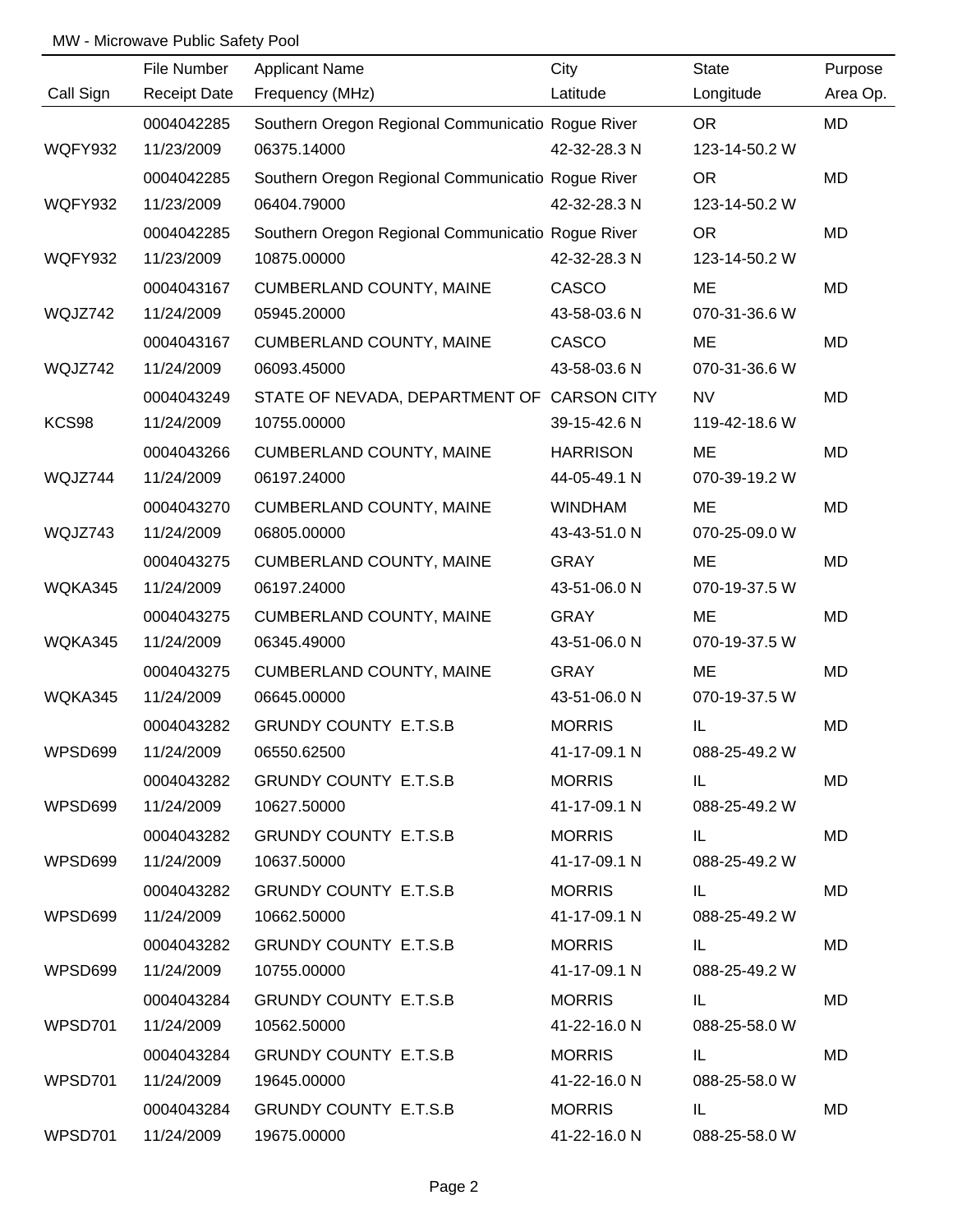|              | File Number         | <b>Applicant Name</b>                               | City              | <b>State</b>  | Purpose   |
|--------------|---------------------|-----------------------------------------------------|-------------------|---------------|-----------|
| Call Sign    | <b>Receipt Date</b> | Frequency (MHz)                                     | Latitude          | Longitude     | Area Op.  |
|              | 0004043287          | <b>GRUNDY COUNTY E.T.S.B</b>                        | <b>MORRIS</b>     | IL.           | <b>MD</b> |
| WPSD698      | 11/24/2009          | 11245.00000                                         | 41-21-23.0 N      | 088-25-24.0 W |           |
|              | 0004043287          | <b>GRUNDY COUNTY E.T.S.B</b>                        | <b>MORRIS</b>     | IL            | MD        |
| WPSD698      | 11/24/2009          | 19405.00000                                         | 41-21-23.0 N      | 088-25-24.0 W |           |
|              | 0004043287          | <b>GRUNDY COUNTY E.T.S.B</b>                        | <b>MORRIS</b>     | IL.           | MD        |
| WPSD698      | 11/24/2009          | 19510.00000                                         | 41-21-23.0 N      | 088-25-24.0 W |           |
|              | 0004043342          | SAN DIEGO, COUNTY OF                                | SAN DIEGO         | CA            | MD        |
| KFM56        | 11/24/2009          | 06785.62500                                         | 32-45-20.1 N      | 117-09-54.1 W |           |
|              | 0004043441          | State of Nevada Department of Informatio LAS VEGAS  |                   | <b>NV</b>     | <b>MD</b> |
| WPOS660      | 11/24/2009          | 19460.00000                                         | 36-10-56.0 N      | 115-07-59.0 W |           |
|              | 0004043574          | CUMBERLAND COUNTY, MAINE                            | PORTLAND          | ME            | MD        |
| WQJZ745      | 11/24/2009          | 05945.20000                                         | 43-39-24.6 N      | 070-15-50.2 W |           |
|              | 0004043574          | <b>CUMBERLAND COUNTY, MAINE</b>                     | PORTLAND          | ME            | <b>MD</b> |
| WQJZ745      | 11/24/2009          | 06093.45000                                         | 43-39-24.6 N      | 070-15-50.2 W |           |
|              | 0004043677          | CALIFORNIA, STATE OF                                | VACAVILLE         | CA            | <b>MD</b> |
| WNTF699      | 11/24/2009          | 02198.40000                                         | 38-24-32.6 N      | 122-06-40.8 W |           |
|              | 0004043677          | CALIFORNIA, STATE OF                                | VACAVILLE         | CA            | <b>MD</b> |
| WNTF699      | 11/24/2009          | 21602.50000                                         | 38-24-32.6 N      | 122-06-40.8 W |           |
|              | 0004043678          | CALIFORNIA, STATE OF                                | VACAVILLE         | CA            | MD        |
| <b>KNI83</b> | 11/24/2009          | 02148.40000                                         | 38-24-01.7 N      | 122-06-21.9 W |           |
|              | 0004043678          | CALIFORNIA, STATE OF                                | VACAVILLE         | CA            | <b>MD</b> |
| <b>KNI83</b> | 11/24/2009          | 22802.50000                                         | 38-24-01.7 N      | 122-06-21.9 W |           |
|              | 0004043970          | Minnesota, State of                                 | Echo              | MN            | <b>MD</b> |
| WQJE635      | 11/24/2009          | 06123.10000                                         | 44-38-38.4 N      | 095-26-58.7 W |           |
|              | 0004044136          | Minnesota, State of                                 | Marshall          | <b>MN</b>     | MD        |
| WQJE636      | 11/24/2009          | 06375.14000                                         | 44-26-55.4 N      | 095-44-48.1 W |           |
|              | 0004042656          | NAVAJO TRIBAL UTILITY AUTHORITY                     | <b>CROWNPOINT</b> | NM            | <b>NE</b> |
|              | 11/24/2009          | 00928.24375                                         | 34-41-45.0 N      | 108-08-42.2 W |           |
|              | 0004042656          | NAVAJO TRIBAL UTILITY AUTHORITY CROWNPOINT          |                   | <b>NM</b>     | <b>NE</b> |
|              | 11/24/2009          | 00952.24375                                         | 34-41-45.0 N      | 108-08-42.2 W |           |
|              | 0004042938          | State of Nevada, Department of Informatic Reno      |                   | NV            | <b>NE</b> |
|              | 11/24/2009          | 11245.00000                                         | 39-29-01.0 N      | 119-47-21.2 W |           |
|              | 0004043278          | <b>CUMBERLAND COUNTY, MAINE</b>                     | Harpswell         | ME            | <b>NE</b> |
|              | 11/24/2009          | 06345.49000                                         | 43-48-51.0 N      | 069-56-27.5 W |           |
|              | 0004043328          | SAN DIEGO, COUNTY OF                                | San Diego         | CA            | <b>NE</b> |
|              | 11/24/2009          | 06625.62500                                         | 32-40-13.7 N      | 117-14-25.1 W |           |
|              | 0004043702          | State of Nevada, Department of Informatic Las Vegas |                   | <b>NV</b>     | <b>NE</b> |
|              | 11/24/2009          | 17900.00000                                         | 36-01-42.3 N      | 115-05-14.7 W |           |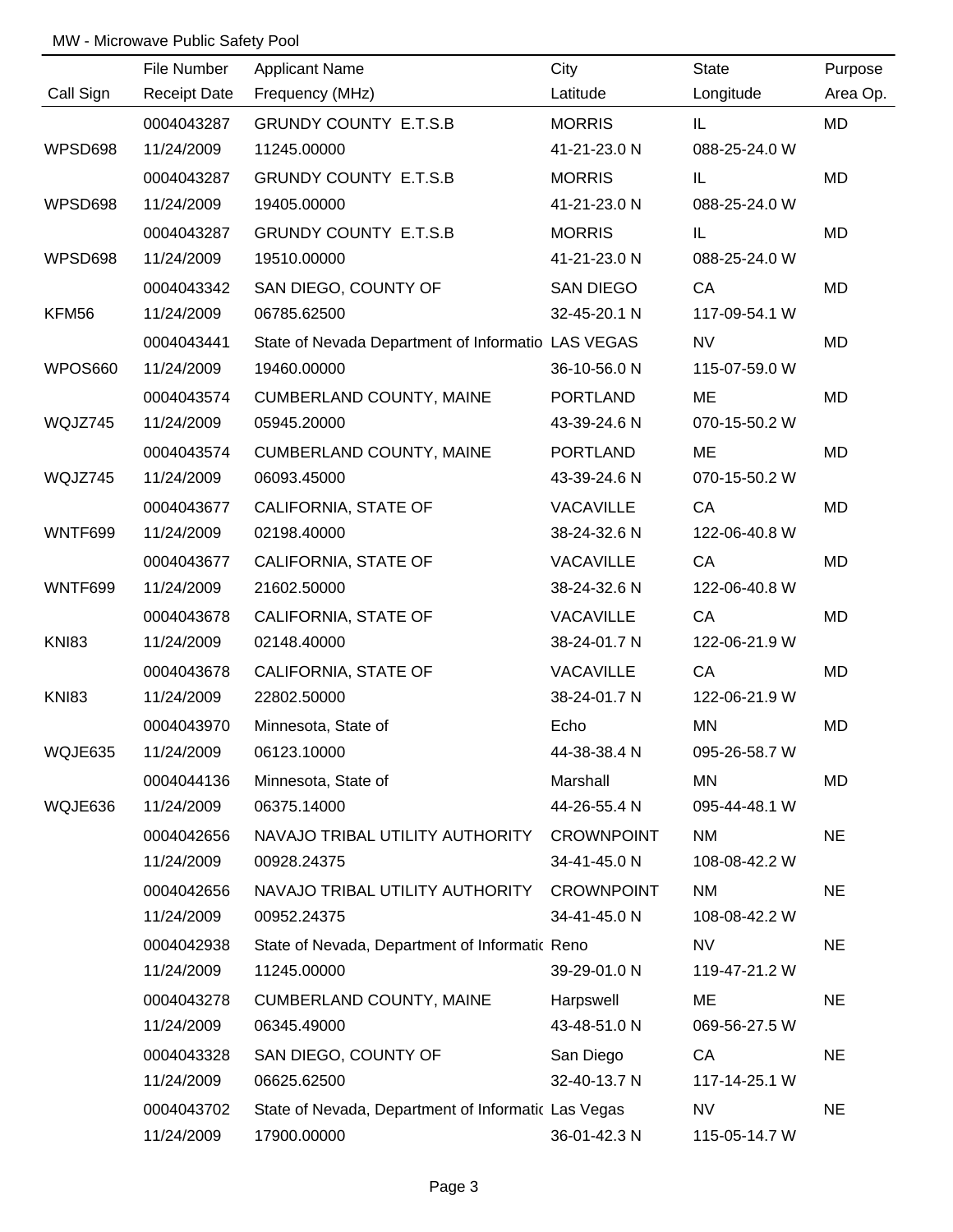|           | File Number         | <b>Applicant Name</b>           | City         | <b>State</b>  | Purpose   |
|-----------|---------------------|---------------------------------|--------------|---------------|-----------|
| Call Sign | <b>Receipt Date</b> | Frequency (MHz)                 | Latitude     | Longitude     | Area Op.  |
|           | 0004046224          | Puerto Rico State Police        | Aguadilla    | <b>PR</b>     | <b>NE</b> |
|           | 11/25/2009          | 11632.50000                     | 18-24-51.4 N | 067-09-11.8 W |           |
|           | 0004046225          | <b>Puerto Rico State Police</b> | Arecibo      | <b>PR</b>     | <b>NE</b> |
|           | 11/25/2009          | 11627.50000                     | 18-28-13.3 N | 066-43-32.7 W |           |
|           | 0004046226          | <b>Puerto Rico State Police</b> | Utuado       | <b>PR</b>     | <b>NE</b> |
|           | 11/25/2009          | 11162.50000                     | 18-16-01.4 N | 066-42-42.8 W |           |
|           | 0004046227          | <b>Puerto Rico State Police</b> | Corozal      | <b>PR</b>     | <b>NE</b> |
|           | 11/25/2009          | 11638.75000                     | 18-15-01.0 N | 066-19-56.3 W |           |
|           | 0004046228          | <b>Puerto Rico State Police</b> | Bayamon      | <b>PR</b>     | <b>NE</b> |
|           | 11/25/2009          | 11662.50000                     | 18-24-52.2 N | 066-08-52.1 W |           |
|           | 0004046230          | Puerto Rico State Police        | Aibonito     | <b>PR</b>     | <b>NE</b> |
|           | 11/25/2009          | 11167.50000                     | 18-08-15.2 N | 066-16-13.4 W |           |
|           | 0004046231          | Puerto Rico State Police        | Caguas       | <b>PR</b>     | <b>NE</b> |
|           | 11/25/2009          | 11177.50000                     | 18-14-11.7 N | 066-01-49.6 W |           |
|           | 0004046232          | Puerto Rico State Police        | Carolina     | <b>PR</b>     | <b>NE</b> |
|           | 11/25/2009          | 11182.50000                     | 18-22-48.8 N | 065-57-41.5 W |           |
|           | 0004046233          | Puerto Rico State Police        | Rio Grande   | <b>PR</b>     | <b>NE</b> |
|           | 11/25/2009          | 11187.50000                     | 18-18-37.9 N | 065-47-33.1 W |           |
|           | 0004046234          | Puerto Rico State Police        | Ceiba        | <b>PR</b>     | <b>NE</b> |
|           | 11/25/2009          | 11667.50000                     | 18-16-44.8 N | 065-40-07.6 W |           |
|           | 0004046235          | <b>Puerto Rico State Police</b> | Humacao      | <b>PR</b>     | <b>NE</b> |
|           | 11/25/2009          | 11652.50000                     | 18-08-53.8 N | 065-50-27.5 W |           |
|           | 0004046236          | <b>Puerto Rico State Police</b> | Guayama      | <b>PR</b>     | <b>NE</b> |
|           | 11/25/2009          | 11627.50000                     | 17-58-19.9 N | 066-06-53.8 W |           |
|           | 0004046237          | <b>Puerto Rico State Police</b> | Aibonito     | PR.           | <b>NE</b> |
|           | 11/25/2009          | 11661.25000                     | 18-05-44.1 N | 066-13-56.1 W |           |
|           | 0004046238          | <b>Puerto Rico State Police</b> | Ponce        | PR.           | <b>NE</b> |
|           | 11/25/2009          | 11137.50000                     | 18-00-16.8 N | 066-35-06.2 W |           |
|           | 0004046239          | <b>Puerto Rico State Police</b> | Penuelas     | PR.           | <b>NE</b> |
|           | 11/25/2009          | 11183.75000                     | 18-04-41.3 N | 066-44-56.2 W |           |
|           | 0004046382          | <b>Puerto Rico State Police</b> | AGUADA       | PR.           | <b>NE</b> |
|           | 11/25/2009          | 06123.10000                     | 18-18-59.0 N | 067-10-41.0 W |           |
|           | 0004046382          | <b>Puerto Rico State Police</b> | AGUADA       | <b>PR</b>     | <b>NE</b> |
|           | 11/25/2009          | 06286.19000                     | 18-18-59.0 N | 067-10-41.0 W |           |
|           | 0004046382          | <b>Puerto Rico State Police</b> | AGUADA       | PR.           | <b>NE</b> |
|           | 11/25/2009          | 11142.50000                     | 18-18-59.0 N | 067-10-41.0 W |           |
|           | 0004046383          | <b>Puerto Rico State Police</b> | Maricao      | <b>PR</b>     | <b>NE</b> |
|           | 11/25/2009          | 06286.19000                     | 18-08-52.0 N | 066-59-00.2 W |           |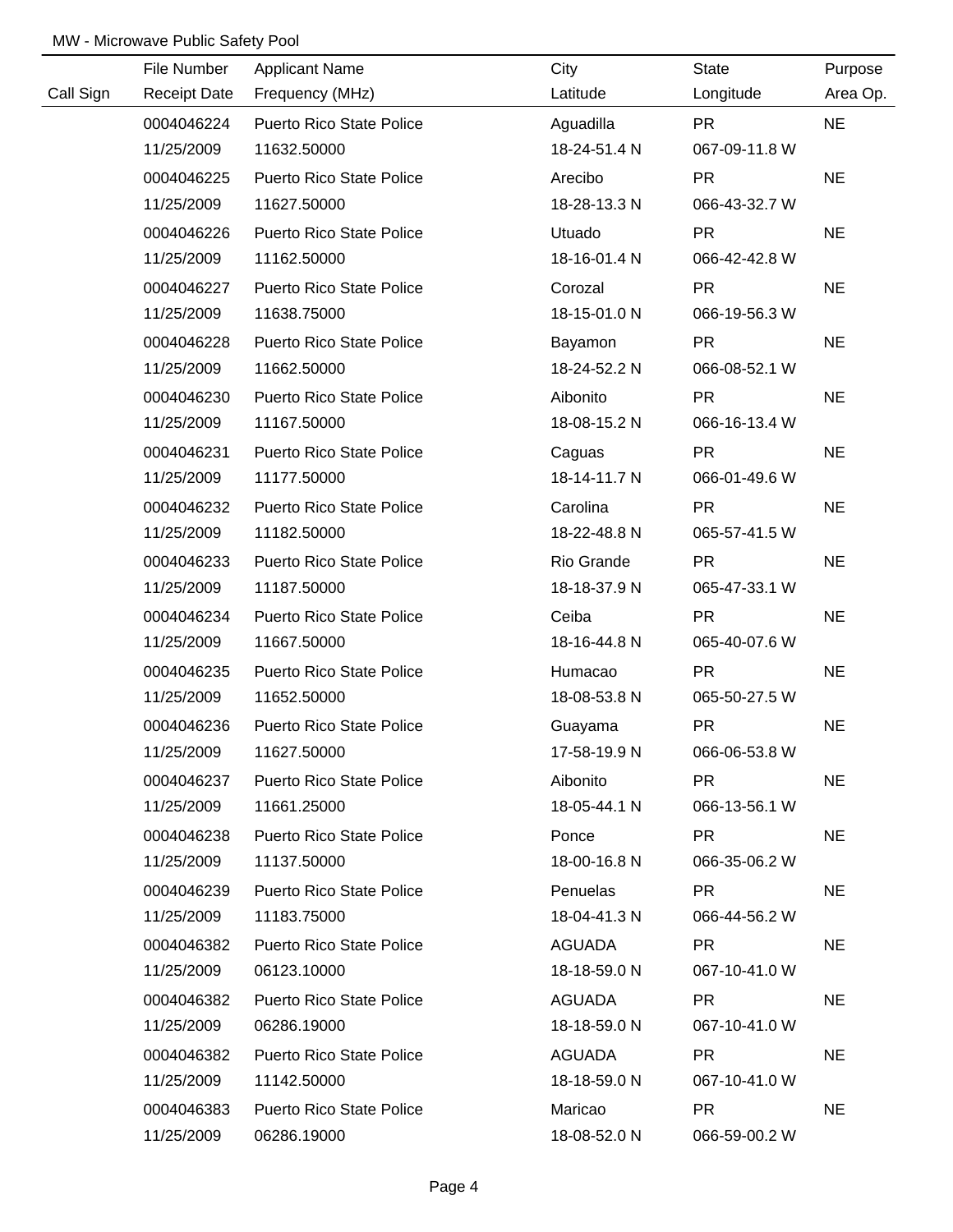|           | File Number         | <b>Applicant Name</b>           | City           | <b>State</b>  | Purpose   |
|-----------|---------------------|---------------------------------|----------------|---------------|-----------|
| Call Sign | <b>Receipt Date</b> | Frequency (MHz)                 | Latitude       | Longitude     | Area Op.  |
|           | 0004046383          | Puerto Rico State Police        | Maricao        | <b>PR</b>     | <b>NE</b> |
|           | 11/25/2009          | 06345.49000                     | 18-08-52.0 N   | 066-59-00.2 W |           |
|           | 0004046383          | <b>Puerto Rico State Police</b> | Maricao        | <b>PR</b>     | <b>NE</b> |
|           | 11/25/2009          | 11172.50000                     | 18-08-52.0 N   | 066-59-00.2 W |           |
|           | 0004046384          | <b>Puerto Rico State Police</b> | Mayaguez       | <b>PR</b>     | <b>NE</b> |
|           | 11/25/2009          | 11662.50000                     | 18-10-27.3 N   | 067-08-46.8 W |           |
|           | 0004046385          | <b>Puerto Rico State Police</b> | <b>ISABELA</b> | <b>PR</b>     | <b>NE</b> |
|           | 11/25/2009          | 06004.50000                     | 18-23-25.0 N   | 066-59-44.0 W |           |
|           | 0004046385          | Puerto Rico State Police        | <b>ISABELA</b> | <b>PR</b>     | <b>NE</b> |
|           | 11/25/2009          | 06063.80000                     | 18-23-25.0 N   | 066-59-44.0 W |           |
|           | 0004046386          | Puerto Rico State Police        | <b>UTUADO</b>  | <b>PR</b>     | <b>NE</b> |
|           | 11/25/2009          | 06256.54000                     | 18-17-22.1 N   | 066-39-37.3 W |           |
|           | 0004046386          | Puerto Rico State Police        | <b>UTUADO</b>  | <b>PR</b>     | <b>NE</b> |
|           | 11/25/2009          | 11137.50000                     | 18-17-22.1 N   | 066-39-37.3 W |           |
|           | 0004046386          | Puerto Rico State Police        | <b>UTUADO</b>  | <b>PR</b>     | <b>NE</b> |
|           | 11/25/2009          | 11152.50000                     | 18-17-22.1 N   | 066-39-37.3 W |           |
|           | 0004046387          | Puerto Rico State Police        | <b>UTUADO</b>  | <b>PR</b>     | <b>NE</b> |
|           | 11/25/2009          | 11642.50000                     | 18-13-59.0 N   | 066-45-35.0 W |           |
|           | 0004046387          | <b>Puerto Rico State Police</b> | <b>UTUADO</b>  | <b>PR</b>     | <b>NE</b> |
|           | 11/25/2009          | 11652.50000                     | 18-13-59.0 N   | 066-45-35.0 W |           |
|           | 0004046388          | <b>Puerto Rico State Police</b> | Morovis        | <b>PR</b>     | <b>NE</b> |
|           | 11/25/2009          | 06004.50000                     | 18-16-19.9 N   | 066-23-58.2 W |           |
|           | 0004046388          | <b>Puerto Rico State Police</b> | Morovis        | <b>PR</b>     | <b>NE</b> |
|           | 11/25/2009          | 06034.15000                     | 18-16-19.9 N   | 066-23-58.2 W |           |
|           | 0004046388          | <b>Puerto Rico State Police</b> | Morovis        | PR.           | <b>NE</b> |
|           | 11/25/2009          | 11148.75000                     | 18-16-19.9 N   | 066-23-58.2 W |           |
|           | 0004046389          | <b>Puerto Rico State Police</b> | <b>BAYAMON</b> | PR.           | <b>NE</b> |
|           | 11/25/2009          | 06286.19000                     | 18-17-34.9 N   | 066-09-54.1 W |           |
|           | 0004046389          | <b>Puerto Rico State Police</b> | <b>BAYAMON</b> | PR.           | <b>NE</b> |
|           | 11/25/2009          | 10715.00000                     | 18-17-34.9 N   | 066-09-54.1 W |           |
|           | 0004046389          | <b>Puerto Rico State Police</b> | <b>BAYAMON</b> | PR.           | <b>NE</b> |
|           | 11/25/2009          | 11142.50000                     | 18-17-34.9 N   | 066-09-54.1 W |           |
|           | 0004046389          | <b>Puerto Rico State Police</b> | <b>BAYAMON</b> | <b>PR</b>     | <b>NE</b> |
|           | 11/25/2009          | 11172.50000                     | 18-17-34.9 N   | 066-09-54.1 W |           |
|           | 0004046390          | <b>Puerto Rico State Police</b> | Aibonito       | PR.           | <b>NE</b> |
|           | 11/25/2009          | 11632.50000                     | 18-07-28.5 N   | 066-15-38.2 W |           |
|           | 0004046390          | <b>Puerto Rico State Police</b> | Aibonito       | <b>PR</b>     | <b>NE</b> |
|           | 11/25/2009          | 11657.50000                     | 18-07-28.5 N   | 066-15-38.2 W |           |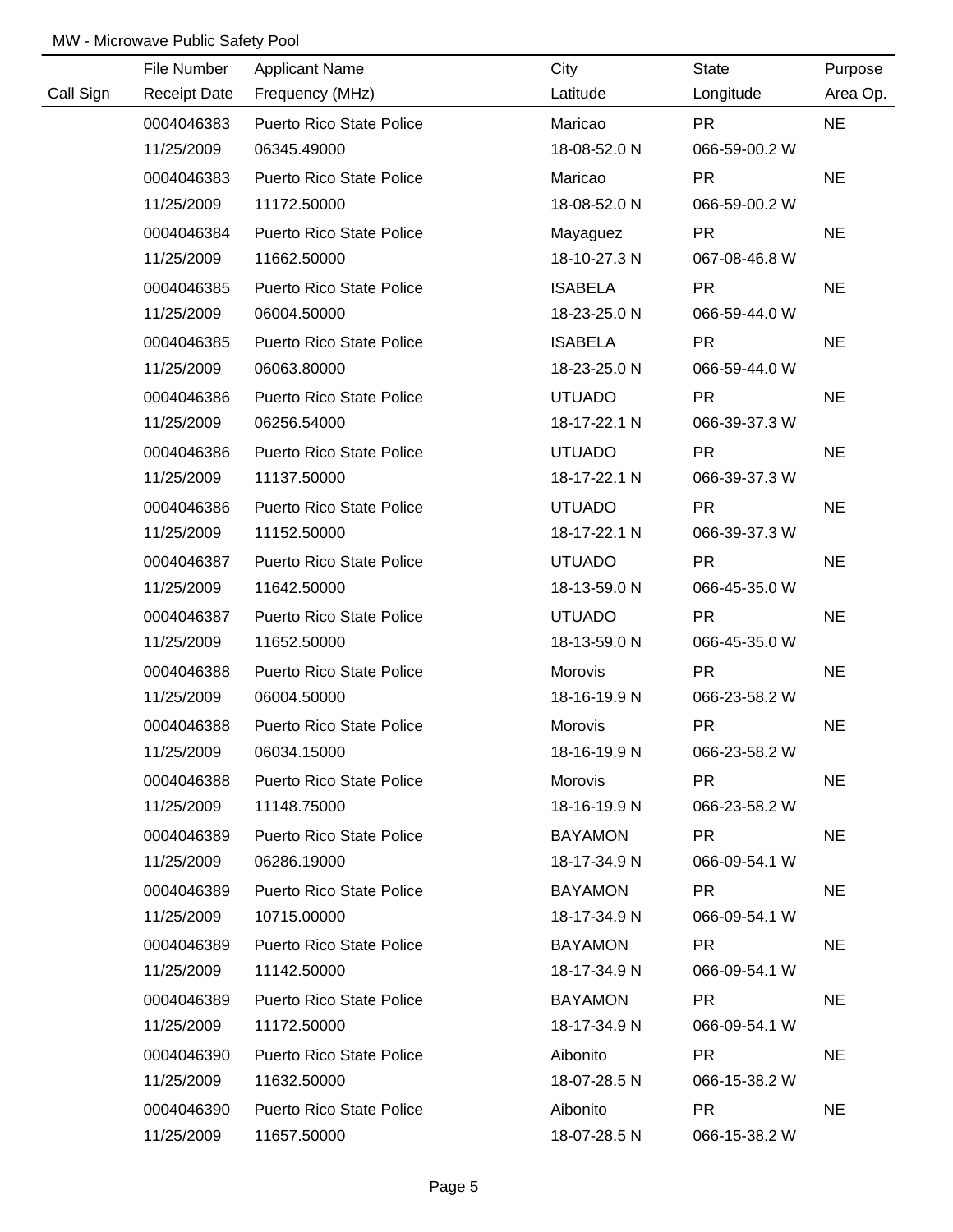|           | File Number         | <b>Applicant Name</b>           | City         | <b>State</b>  | Purpose   |
|-----------|---------------------|---------------------------------|--------------|---------------|-----------|
| Call Sign | <b>Receipt Date</b> | Frequency (MHz)                 | Latitude     | Longitude     | Area Op.  |
|           | 0004046391          | Puerto Rico State Police        | Hato Rey     | <b>PR</b>     | <b>NE</b> |
|           | 11/25/2009          | 06315.84000                     | 18-25-08.6 N | 066-04-42.0 W |           |
|           | 0004046391          | <b>Puerto Rico State Police</b> | Hato Rey     | <b>PR</b>     | <b>NE</b> |
|           | 11/25/2009          | 11215.00000                     | 18-25-08.6 N | 066-04-42.0 W |           |
|           | 0004046392          | <b>Puerto Rico State Police</b> | Las Piedras  | <b>PR</b>     | <b>NE</b> |
|           | 11/25/2009          | 10715.00000                     | 18-11-28.0 N | 065-50-17.5 W |           |
|           | 0004046392          | <b>Puerto Rico State Police</b> | Las Piedras  | <b>PR</b>     | <b>NE</b> |
|           | 11/25/2009          | 11035.00000                     | 18-11-28.0 N | 065-50-17.5 W |           |
|           | 0004046392          | Puerto Rico State Police        | Las Piedras  | <b>PR</b>     | <b>NE</b> |
|           | 11/25/2009          | 11162.50000                     | 18-11-28.0 N | 065-50-17.5 W |           |
|           | 0004046392          | Puerto Rico State Police        | Las Piedras  | <b>PR</b>     | <b>NE</b> |
|           | 11/25/2009          | 11177.50000                     | 18-11-28.0 N | 065-50-17.5 W |           |
|           | 0004046393          | <b>Puerto Rico State Police</b> | Guayama      | <b>PR</b>     | <b>NE</b> |
|           | 11/25/2009          | 06004.50000                     | 18-03-05.6 N | 066-07-29.9 W |           |
|           | 0004046393          | Puerto Rico State Police        | Guayama      | <b>PR</b>     | <b>NE</b> |
|           | 11/25/2009          | 06123.10000                     | 18-03-05.6 N | 066-07-29.9 W |           |
|           | 0004046393          | Puerto Rico State Police        | Guayama      | <b>PR</b>     | <b>NE</b> |
|           | 11/25/2009          | 11137.50000                     | 18-03-05.6 N | 066-07-29.9 W |           |
|           | 0004046393          | Puerto Rico State Police        | Guayama      | <b>PR</b>     | <b>NE</b> |
|           | 11/25/2009          | 11171.25000                     | 18-03-05.6 N | 066-07-29.9 W |           |
|           | 0004046394          | <b>Puerto Rico State Police</b> | Jayuya       | <b>PR</b>     | <b>NE</b> |
|           | 11/25/2009          | 06404.79000                     | 18-09-16.1 N | 066-33-43.6 W |           |
|           | 0004046394          | <b>Puerto Rico State Police</b> | Jayuya       | <b>PR</b>     | <b>NE</b> |
|           | 11/25/2009          | 11445.00000                     | 18-09-16.1 N | 066-33-43.6 W |           |
|           | 0004046394          | Puerto Rico State Police        | Jayuya       | <b>PR</b>     | <b>NE</b> |
|           | 11/25/2009          | 11627.50000                     | 18-09-16.1 N | 066-33-43.6 W |           |
|           | 0004046394          | <b>Puerto Rico State Police</b> | Jayuya       | <b>PR</b>     | <b>NE</b> |
|           | 11/25/2009          | 11683.75000                     | 18-09-16.1 N | 066-33-43.6 W |           |
|           | 0004046395          | <b>Puerto Rico State Police</b> | Jayuya       | PR.           | <b>NE</b> |
|           | 11/25/2009          | 06034.15000                     | 18-10-20.7 N | 066-35-30.4 W |           |
|           | 0004046395          | Puerto Rico State Police        | Jayuya       | PR.           | <b>NE</b> |
|           | 11/25/2009          | 10955.00000                     | 18-10-20.7 N | 066-35-30.4 W |           |
|           | 0004046444          | <b>Puerto Rico State Police</b> | Gurabo       | <b>PR</b>     | <b>NE</b> |
|           | 11/25/2009          | 06063.80000                     | 18-16-47.2 N | 065-56-35.3 W |           |
|           | 0004046444          | <b>Puerto Rico State Police</b> | Gurabo       | <b>PR</b>     | <b>NE</b> |
|           | 11/25/2009          | 11215.00000                     | 18-16-47.2 N | 065-56-35.3 W |           |
|           | 0004046444          | <b>Puerto Rico State Police</b> | Gurabo       | <b>PR</b>     | <b>NE</b> |
|           | 11/25/2009          | 11667.50000                     | 18-16-47.2 N | 065-56-35.3 W |           |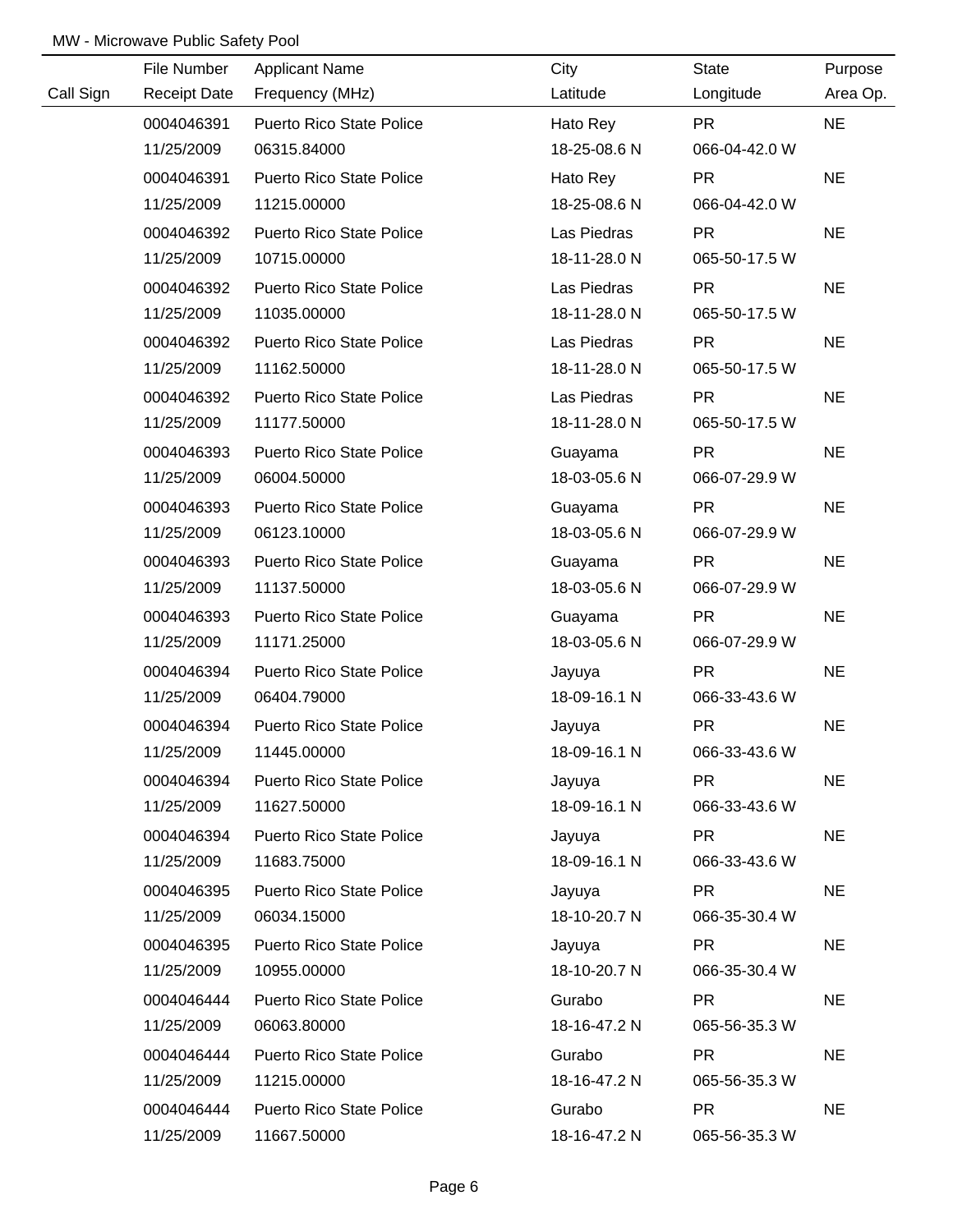|               | File Number         | <b>Applicant Name</b>             | City         | <b>State</b>  | Purpose   |
|---------------|---------------------|-----------------------------------|--------------|---------------|-----------|
| Call Sign     | <b>Receipt Date</b> | Frequency (MHz)                   | Latitude     | Longitude     | Area Op.  |
|               | 0004046444          | <b>Puerto Rico State Police</b>   | Gurabo       | <b>PR</b>     | <b>NE</b> |
|               | 11/25/2009          | 11682.50000                       | 18-16-47.2 N | 065-56-35.3 W |           |
|               | 0004046444          | <b>Puerto Rico State Police</b>   | Gurabo       | <b>PR</b>     | <b>NE</b> |
|               | 11/25/2009          | 11687.50000                       | 18-16-47.2 N | 065-56-35.3 W |           |
|               | 0004046445          | <b>Puerto Rico State Police</b>   | Las Piedras  | <b>PR</b>     | <b>NE</b> |
|               | 11/25/2009          | 10715.00000                       | 18-11-28.0 N | 065-50-17.5 W |           |
|               | 0004046445          | <b>Puerto Rico State Police</b>   | Las Piedras  | <b>PR</b>     | <b>NE</b> |
|               | 11/25/2009          | 11035.00000                       | 18-11-28.0 N | 065-50-17.5 W |           |
|               | 0004046445          | <b>Puerto Rico State Police</b>   | Las Piedras  | <b>PR</b>     | <b>NE</b> |
|               | 11/25/2009          | 11162.50000                       | 18-11-28.0 N | 065-50-17.5 W |           |
|               | 0004046445          | <b>Puerto Rico State Police</b>   | Las Piedras  | <b>PR</b>     | <b>NE</b> |
|               | 11/25/2009          | 11177.50000                       | 18-11-28.0 N | 065-50-17.5 W |           |
|               | 0004041259          | ILLINOIS, STATE OF                |              |               | <b>RO</b> |
| WNTQ618       | 11/23/2009          |                                   |              |               |           |
|               | 0004041260          | ILLINOIS, STATE OF                |              |               | <b>RO</b> |
| <b>WAQ708</b> | 11/23/2009          |                                   |              |               |           |
|               | 0004041430          | <b>CITY OF BAKERSFIELD</b>        |              |               | <b>RO</b> |
| WNEG758       | 11/23/2009          |                                   |              |               |           |
|               | 0004042358          | EVERGREEN FIRE PROTECTION DISTI   |              |               | <b>RO</b> |
| WPQL275       | 11/23/2009          |                                   |              |               |           |
|               | 0004042359          | EVERGREEN FIRE PROTECTION DISTI   |              |               | <b>RO</b> |
| WPQL276       | 11/23/2009          |                                   |              |               |           |
|               | 0004042360          | EVERGREEN FIRE PROTECTION DISTI   |              |               | <b>RO</b> |
| WPQL277       | 11/23/2009          |                                   |              |               |           |
|               | 0004042361          | EVERGREEN FIRE PROTECTION DISTI   |              |               | <b>RO</b> |
| WPQL278       | 11/23/2009          |                                   |              |               |           |
|               | 0004043483          | ST. CLAIR, COUNTY OF              |              |               | <b>RO</b> |
| WPS96         | 11/24/2009          |                                   |              |               |           |
|               | 0004044267          | BOARD OF MUNICIPAL UTILITIES OF S |              |               | <b>RO</b> |
| WNTB310       | 11/24/2009          |                                   |              |               |           |
|               | 0004045501          | United Water New Jersey           |              |               | <b>RO</b> |
| WPQR863       | 11/25/2009          |                                   |              |               |           |
|               | 0004045550          | <b>LYCOMING COUNTY</b>            |              |               | <b>RO</b> |
| WNEL534       | 11/25/2009          |                                   |              |               |           |
|               | 0004046456          | PHOENIX, CITY OF                  |              |               | <b>RO</b> |
| WNEZ380       | 11/25/2009          |                                   |              |               |           |
|               | 0004046462          | PHOENIX, CITY OF                  |              |               | <b>RO</b> |
| WNEZ382       | 11/25/2009          |                                   |              |               |           |